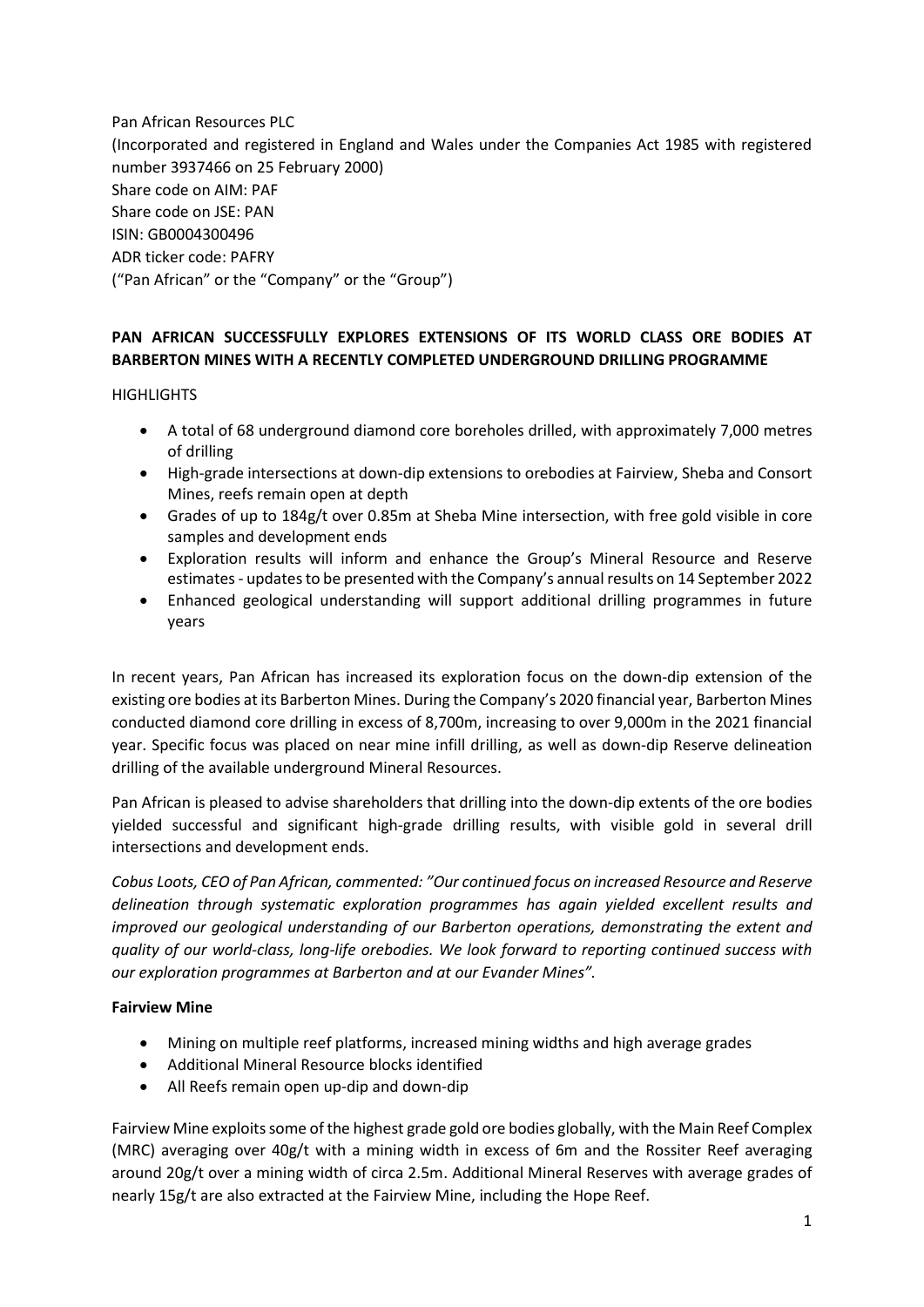The MRC, being mined below 64 Level, is the highest grade orebody currently being extracted at Barberton Mines. A total of six diamond drill holes were recently completed to explore the immediate down-dip extent from the currently mined platform (258) to the next platform (259). These drill holes resulted in the delineation of the Mineral Resource on the 259 platform elevation of an estimated 24.5kt at 42.6g/t. A single platform at Barberton Mines is currently mined over a period of approximately 3 years. The down-dip of this orebody is still open and informs the 20 year life of mine of the Fairview operation. Assay results of the initial boreholes are summarised in the table below.

| <b>Borehole No</b> | <b>Channel Width (m)</b> | <b>Gold (Au) Grade</b><br>(g/t) |
|--------------------|--------------------------|---------------------------------|
| 258 XF1            | 1.06                     | 1.09                            |
| 258 XF2            | 7.06                     | 34.79                           |
| 258 XF3            | 4.84                     | 41.85                           |
| 258 XF4            | 6.00                     | 32.96                           |
| 258 XF5            | 7.50                     | 30.67                           |
| 258 XF6            | Assays pending           |                                 |

Mining of the Rossiter Reef occurs on the 52 Level elevation. The up-dip and down-dip extents of the Rossiter Reef remain open. Eleven diamond drill holes have been drilled into the 54 Level down-dip target of the Rossiter Reef. The boreholes drilled intersected significant free gold mineralisation with grades ranging from 29g/t over 2.9m to 165g/t over 0.7m, in different boreholes. The combined drilling results yielded an additional Mineral Resource block of an estimated 3.6kt grading 55.3g/t, which will support mining in the next financial year. A representative extract of the drill hole results from the ore body is detailed in the table below.

| <b>Borehole No</b> | <b>Channel Width (m)</b> | Au Grade (g/t) |
|--------------------|--------------------------|----------------|
| 54ROS1             | 1.85                     | 45.20          |
| 54ROS2             | 2.56                     | 33.06          |
| 54ROS3             | 2.89                     | 29.20          |
| 54ROS4             | 0.73                     | 164.95         |

The Hope Reef is mined on 64 Level at an average grade of 6g/t, with both the down-dip and the updip extents of the orebody being open. Reserve delineation of this ore body targeted the up-dip continuation up to 58 Level with a total of 15 underground diamond holes drilled to delineate the updip extent. These boreholes resulted in an additional Mineral Resource block with an estimated 25kt grading 7.5g/t, to supplement Fairview Mine's overall Mineral Resources. The table below outlines some of the representative intersections' assay results:

| <b>Borehole No</b> | <b>Channel Width (m)</b> | Au Grade (g/t) |
|--------------------|--------------------------|----------------|
| 58HR02             | 2.59                     | 12.02          |
| 58HR03             | 3.90                     | 2.28           |
| 58HR04             | 5.21                     | 4.54           |
| 58HR05             | 5.87                     | 3.80           |
| 58HR06             | 8.53                     | 14.73          |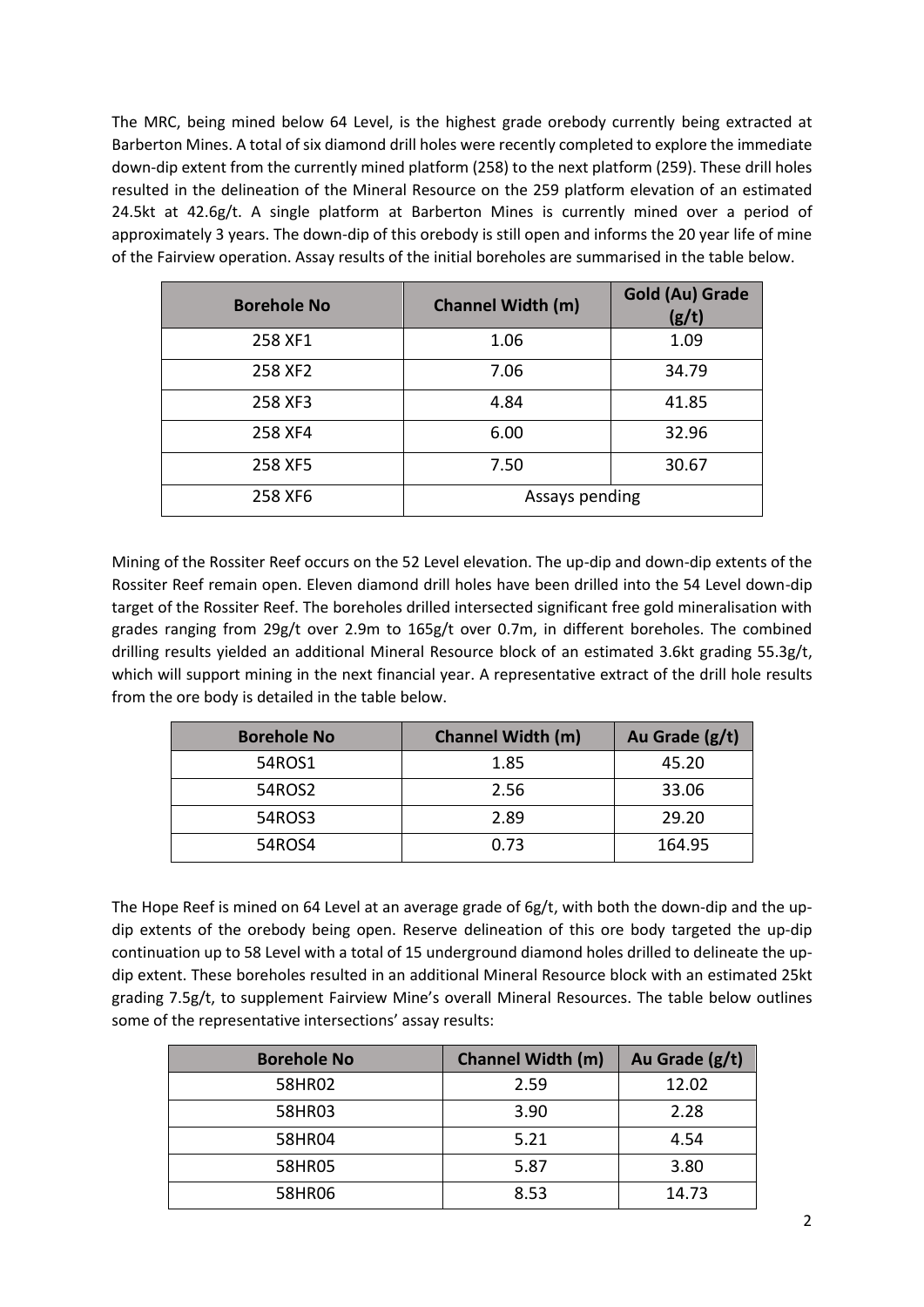### **Sheba Mine**

- Drilling has upgraded a portion of the Zwartkoppie (ZK) orebody Inferred Mineral Resource to the Measured and Indicated category
- Several high-grade intersections with channel widths of between 0.76m and 1.05m grading in excess of 100g/t gold, with visible free gold in the 260 Cross fracture and Northern Limb
- Reefs remain open up-dip and down-dip

Mining at Sheba Mine recently progressed into the down-dip Mineral Resources of the ZK ore body on 37 Level. The ZK ore body is typically a free gold carrying deposit. A total of ten diamond holes have been drilled to explore the ZK orebody between the 37 Level and 38 Level elevations. These drill holes were utilised to upgrade the existing Inferred Mineral Resource block to the measured category, and contains an estimated 3kt at 5.2g/t.

Additionally, shallow Mineral Resources on the Northern Limb at 22 Level elevation were explored with an initial two diamond boreholes. Hole 23GM12 yielded 2.3g/t over 1m, 23GM11 yielded 7.2g/t over 1m and 8.3g/t over 1m in two successive structures. Eight additional boreholes into this ore body are planned for in the next financial year (FY23). On 23 Level, a further eleven diamond holes were drilled to explore the up-dip extent of the 260 Cross Fracture. Results of the drilling ranged from 10.7g/t over 0.7m to 184.2g/t over 0.8m. All the drill hole results, of which an extract of high-grade intersections from two boreholes are detailed in the table below, were considered in the Mineral Resource calculations and yielded an Indicated Mineral Resource block of 2.3kt at 13g/t.

| <b>Borehole No</b> | <b>Channel Width (m)</b> | Au Grade (g/t) |
|--------------------|--------------------------|----------------|
| 22 260-01          | 1.06                     | 27.71          |
| 22 260-01          | 0.96                     | 13.41          |
| 22 260-01          | 1.05                     | 127.62         |
| 22 260-01          | 0.89                     | 51.93          |
| 22 260-01          | 1.00                     | 15.02          |
| 22 260-01          | 0.69                     | 10.69          |
| 22 260-01          | 0.85                     | 142.36         |
| 22 260-01          | 0.70                     | 113.00         |
| 22 260-01          | 0.85                     | 184.17         |
| 22-260-08          | 0.99                     | 49.52          |
| 22-260-08          | 0.97                     | 14.75          |
| 22-260-08          | 0.96                     | 42.33          |
| 22-260-08          | 0.99                     | 38.73          |
| 22-260-08          | 1.00                     | 27.01          |
| 22-260-08          | 0.93                     | 139.18         |
| 22-260-08          | 0.8                      | 133.15         |
| 22-260-08          | 0.62                     | 20.25          |
| 22-260-08          | 0.76                     | 26.31          |
| 22-260-08          | 1.00                     | 72.99          |
| 22-260-08          | 0.80                     | 77.06          |
| 22-260-08          | 0.76                     | 136.53         |
| 22-260-08          | 0.98                     | 91.31          |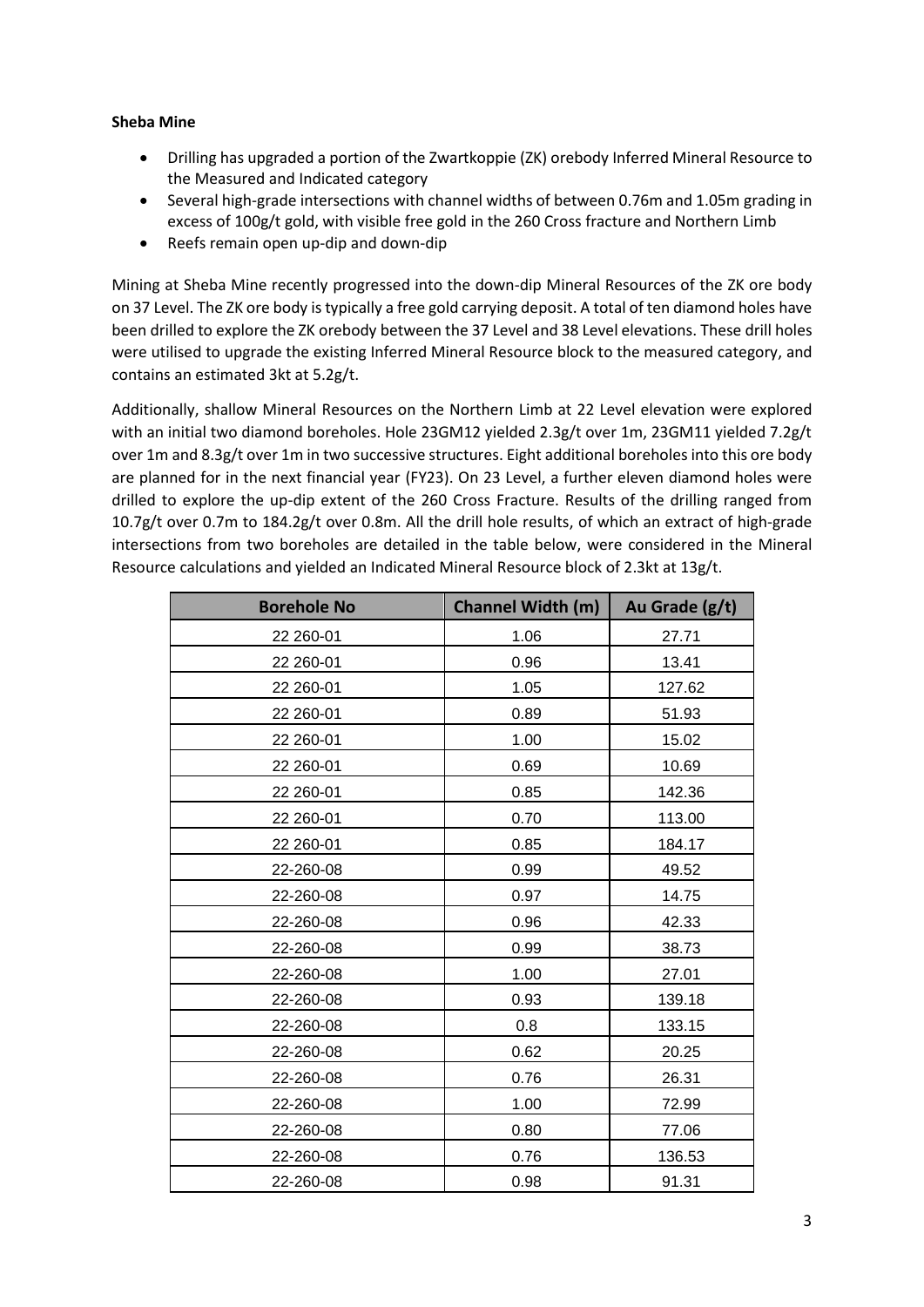### **Consort Mine**

- Reserve delineation drilling indicates the high-grade 42 Level orebody at Prince Consort PC Shaft down dip extension continues below 44 Level
- Reef remains open down-dip

Following the successful intersection of the high-grade, free gold-yielding orebody at 42 Level PC shaft at Consort Mine, a Reserve delineation drilling programme was planned to explore the down-dip continuation of this high-grade ore body. Borehole 45BH5 intersected a high-grade free gold carrying structure at the 44 Level elevation, indicating the down-dip extent of the 42 Level ore body for at least another two levels. The assay results from this intersection yielded 72.8g/t over 0.86m.

All the drill hole results will be taken into account to update the Group's Mineral Resource and Mineral Reserve models, and will be presented with the Company's annual results on 14 September 2022. The Barberton Mines exploration results (in relation to substantial mineral assets) comply with the SAMREC Code, as per paragraph 12.12(a) of the JSE Listings Requirements. The listed drill holes yielded additional Mineral Resource blocks in excess of 58kt at an average grade over 25g/t, combined.

The reported Mineral Resource for the Barberton Mines' Underground operations, as at 30 June 2021 is shown in the table below:

| Category  | Tonnes (Mt) | Au Grade (g/t) | <b>Ounces</b><br>(koz) |
|-----------|-------------|----------------|------------------------|
| Measured  | 7.98        | 4.77           | 1,224.4                |
| Indicated | 7.58        | 3.51           | 854.6                  |
| Inferred  | 8.76        | 4.91           | 1,382.8                |
| Total     | 24.32       | 4.43           | 3,461.8                |

The reported Mineral Reserve for the Barberton Mines' Underground operations, as at 30 June 2021 is shown in the table below:

| Category | Tonnes (Mt) | Au Grade (g/t) | <b>Ounces</b><br>(koz) |
|----------|-------------|----------------|------------------------|
| Proven   | 6.72        | 3.29           | 710.9                  |
| Probable | 7.74        | 3.65           | 908.2                  |
| Total    | 14.47       | 3.48           | 1,619.1                |

The Competent Person for Pan African, Mr Hendrik Pretorius, the Group Technical Services Manager, has reviewed and approved, in writing, the information contained in this announcement. Mr Pretorius is a member of the South African Council for Natural Scientific Professions as well as a member in good standing of the Geological Society of South Africa.

The information contained in this update is the responsibility of the Pan African board of directors and has not been reviewed or reported on by the Group's external auditors.

Certain information communicated in this announcement was, prior to its publication, inside information for the purposes of Article 7 of Regulation 596/2014.

Rosebank